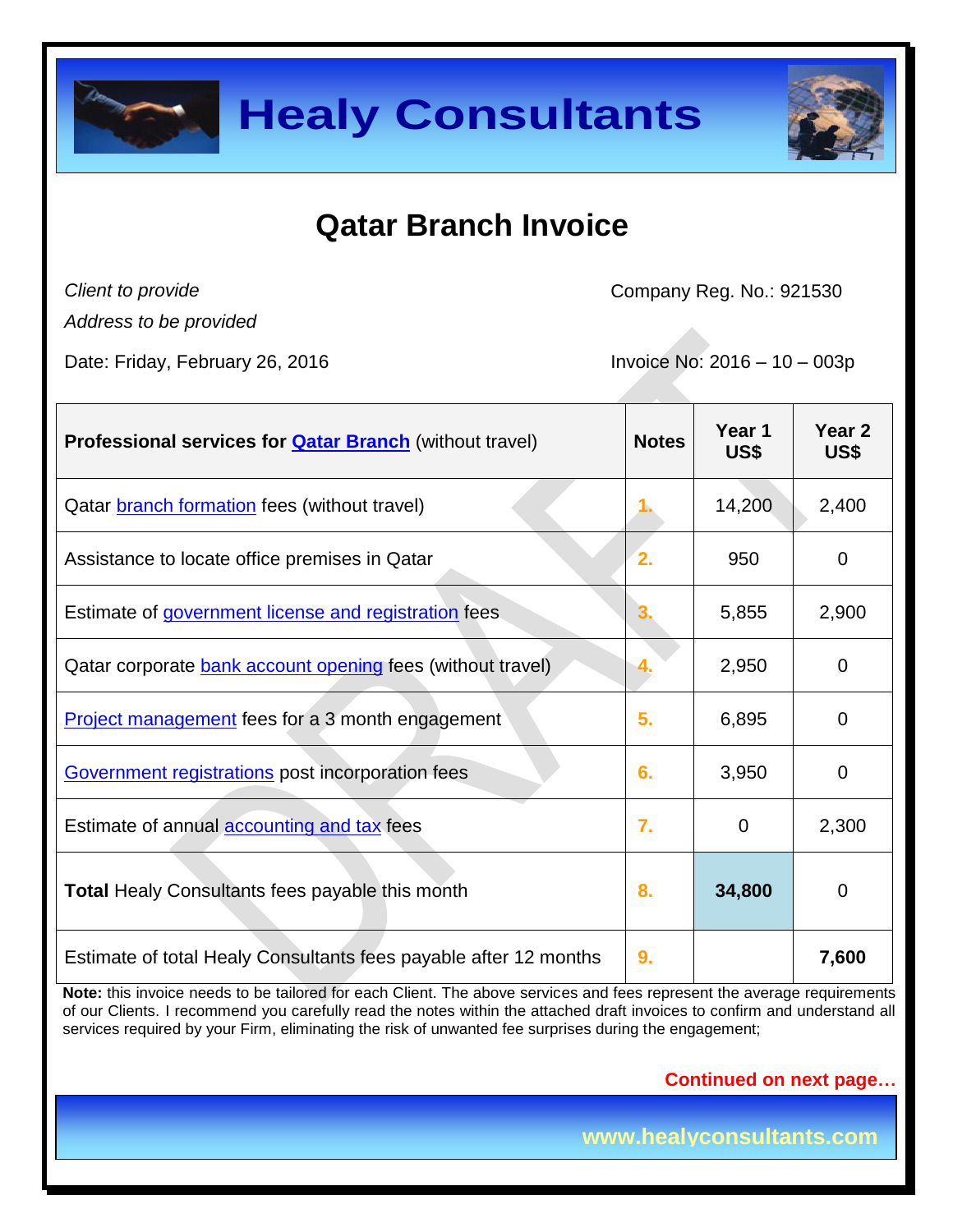

### **Qatar Branch Invoice**

#### *Notes to invoice above*

**1.** Healy Consultants fees to efficiently and effectively complete Qatar branch registration within [six](http://www.healyconsultants.com/qatar-company-registration/business-entity-types/) [weeks](http://www.healyconsultants.com/qatar-company-registration/business-entity-types/) including **i)** choosing the optimum regulatory license for our Client's business activities; **ii)** reserving a branch name with the [Commercial Registry and Trademark Department](http://www.mec.gov.qa/en/departments/administration_Trade/registration-and-license-business) of the [Ministry](http://www.mec.gov.qa/en/)  [of Economy and Commerce;](http://www.mec.gov.qa/en/) **iii)** settling our accountant and lawyer fees and **iv)** preparing a high quality branch registration application for the [Commercial Companies Control Department](http://www.mec.gov.qa/en/departments/administration_Trade/companies-control) at the [Ministry of Economy and Commerce \(click link\);](http://www.mec.gov.qa/English/Pages/Home.aspx)

All [engagement fees](http://www.healyconsultants.com/company-registration-fees/) (click link) are agreed and paid up front and agree to the fees published on our country web pages. Consequently, there are no hidden fees, surprises or ambushes throughout the engagement. All engagement deadlines are agreed up front in the form of a [detailed project plan,](http://www.healyconsultants.com/index-important-links/example-project-plan/) mapping out [deliverables](http://www.healyconsultants.com/deliverables-to-our-clients/) by week throughout the engagement term;



Every week during the engagement, Healy Consultants will email our Client a [detailed status update.](http://www.healyconsultants.com/index-important-links/weekly-engagement-status-email/) Our Client is immediately informed of engagement problems together with solutions. Your dedicated engagement manager is reachable by phone, Skype, live chat and email and will communicate in your preferred language;

- **2.** Before branch registration is complete, the Qatar Government must review and approve a lease agreement for office premises. If your branch requires this service from Healy Consultants, our one-time fee amounts to US\$950. The monthly rent thereafter will be paid independently and directly to the landlord by our Client. An estimate of such a rental for a space of 10 sqm for one employee is US\$2,500 per month;
- **3.** This fee is an estimate of government costs payable during your Firm's engagement. For transparency purposes, all government fee payments will be supported by original receipts and invoices. Examples of government costs include **i)** reserving the branch name with the [Commercial Registry and Trademark Department](http://www.mec.gov.qa/en/departments/administration_Trade/registration-and-license-business) of the [Ministry of Economy and Commerce;](http://www.mec.gov.qa/en/) **ii)** registering the branch documents with the [Commercial Companies Control Department](http://www.mec.gov.qa/en/departments/administration_Trade/companies-control) at the [Ministry of Economy and Commerce;](http://www.mec.gov.qa/English/Pages/Home.aspx) **iii)** paying the Chamber of Commerce fee and **iv)** registering the branch with the tax authorities and the [Ministry of Labour and Social Affairs \(click link\).](http://www.mol.gov.qa/)

Following engagement completion, Healy Consultants will refund our Client any excess of funds received over actual Government costs paid;

**Continued on next page…**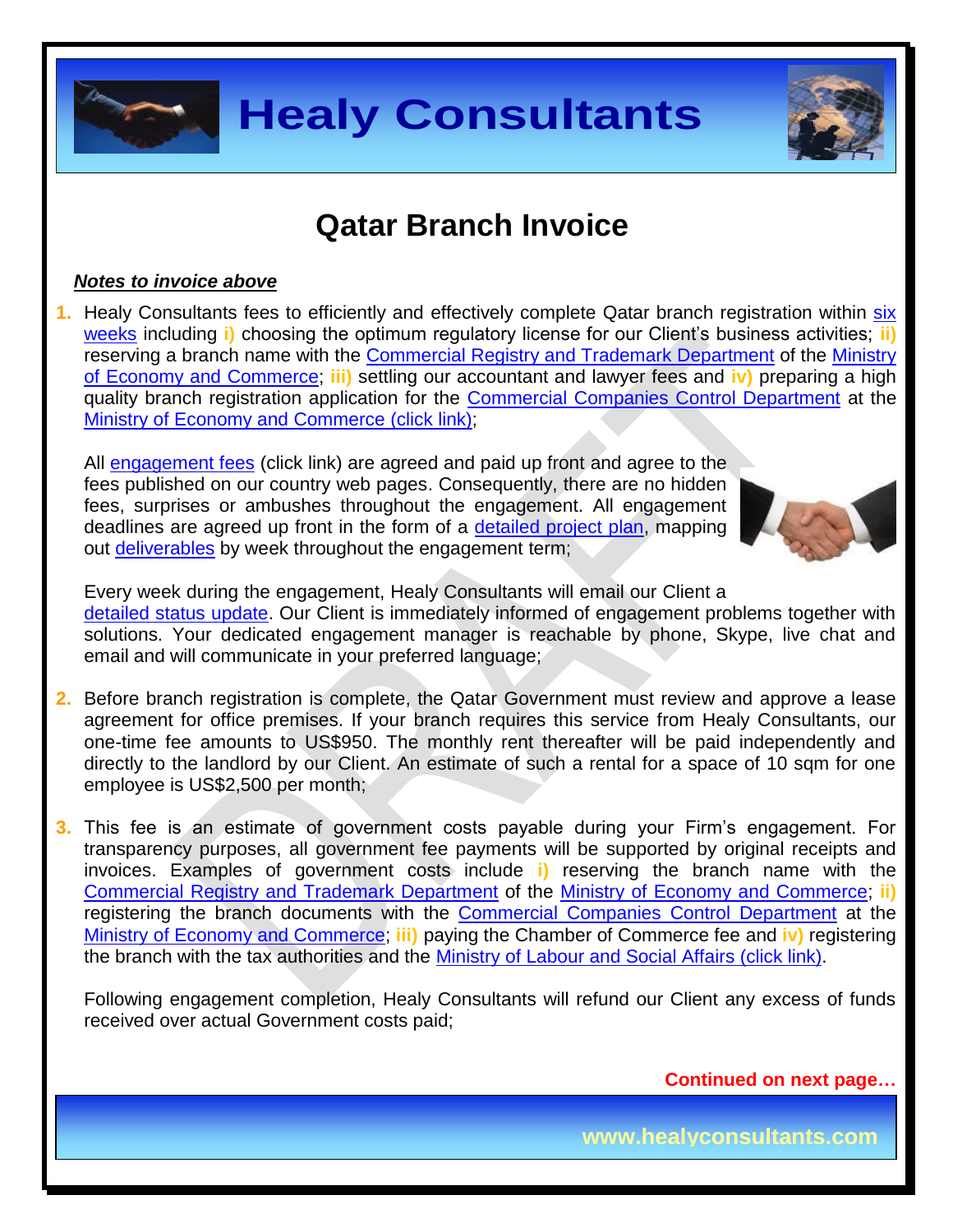



#### **Qatar Branch Invoice**

**4.** Healy Consultants will be pleased to open a Qatar corporate bank account without our Client travel. It is a time consuming task, and Healy Consultants will shelter our Client from the associated administrative challenges. As you can appreciate, it is a difficult task to obtain bank account approval through a newly formed entity when shareholders, directors and bank signatories reside overseas. Healy Consultants will prepare a business plan for the bank to optimize the probability of corporate bank account approval. Depending on our Client's business and nationality, there is a 20% probability the banks will request a bank signatory to travel for a one hour bank interview. Healy Consultants will try its best to negotiate with the bank for a travel exemption. If our Client must travel to Qatar for corporate bank account opening, Healy Consultants will refund our Client US\$950;

If our Client is not comfortable with only a Qatar corporate bank account, Healy Consultants will be pleased to open [an international corporate bank account](http://www.healyconsultants.com/international-banking/) (click link) outside of Qatar. Examples include New York, Germany, Liechtenstein, Austria, Bulgaria, South Africa, Australia, London, South America or Dubai. All banks will be top tier banks in these countries with excellent internet banking services. Example of our global banking partners include HSBC, Standard Chartered Bank, Citibank, Barclays, Standard bank, ANZ bank, VTB bank, UBS, Credit Suisse;

The banks enjoy ultimate power of approval of corporate bank account applications. Consequently, guaranteed success is outside of Healy Consultants' control. What is inside our control is the preparation and submission of a high quality bank application that maximizes the likelihood of approval. To date, we enjoy a 100% approval record because of [our global banking relationships](http://www.healyconsultants.com/international-banking/corporate-accounts/) and determination.



citibank®



Global banks continue to tighten corporate bank account opening procedures, their internal compliance departments completing more thorough due diligence of Clients. Consequently, our Clients should expect the bank account approval period to take up to 4 weeks. Furthermore, global banks now require evidence of proof of business in the country where the corporate bank account will be, including sales contracts or lease agreement;

**Continued on next page…**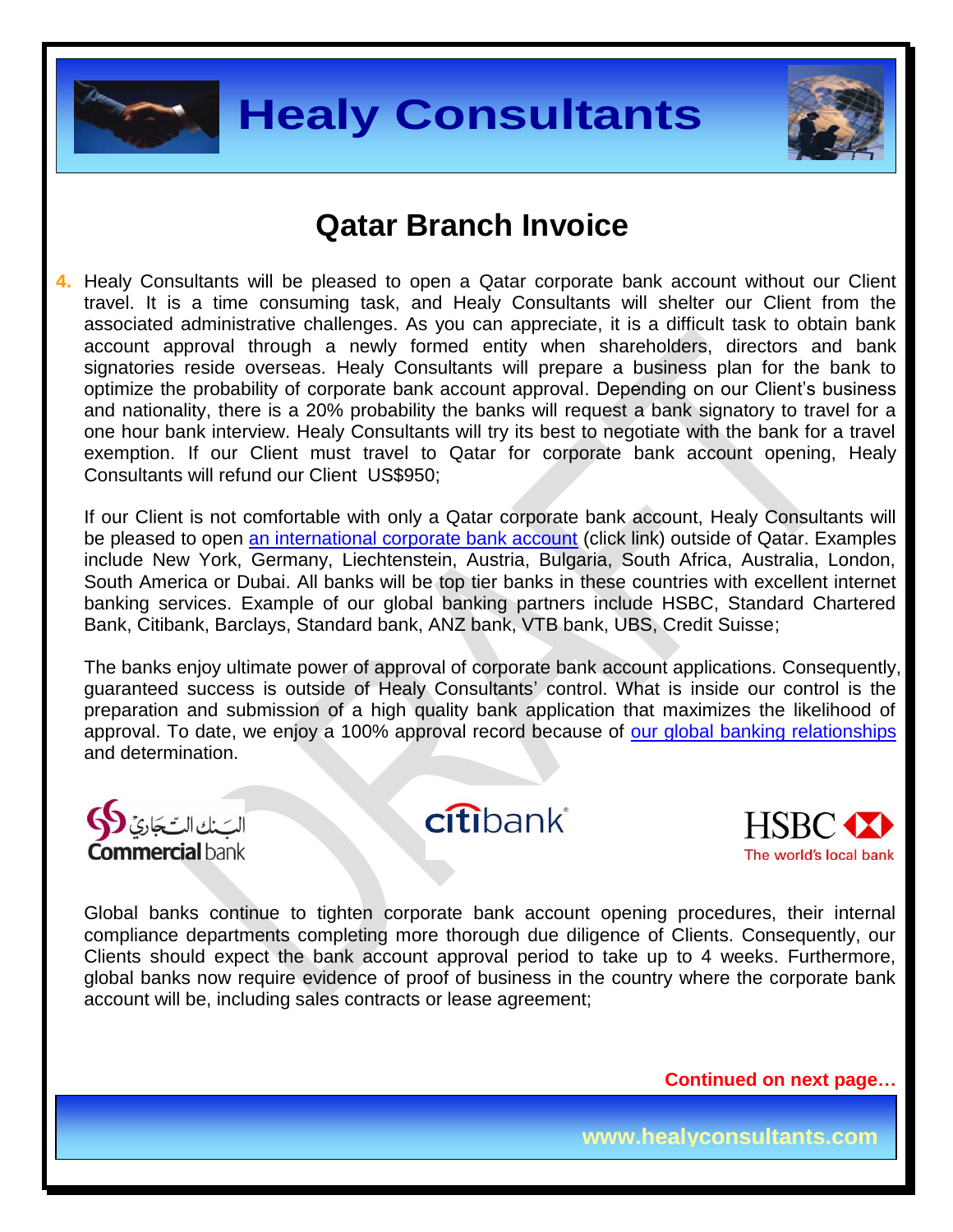



#### **Qatar Branch Invoice**

**5.** This cost includes Healy Consultants fees to thoroughly research and plan Qatar business set up for our Client including **i)** payment of retainer fees to multiple lawyers, accountants and other consulting firms **ii)** preparation of detailed [project plan](http://www.healyconsultants.com/index-important-links/example-project-plan/) (click link) with timelines **iii)** time taken to determine the optimum Qatar corporate structure, including preparation of a detailed comparison table of entities **iv)** ascertain the specific accounting, tax, legal and compliance considerations **v)** finding solutions to [challenges that occur](http://www.healyconsultants.com/engagement-project-management/) throughout the engagement and **vi)** completing a detailed, 23-page engagement [strategy document](http://www.healyconsultants.com/engagement-strategy/) from all of the above;

This cost also includes Healy Consultants' fees to efficiently and effectively [project manage](http://www.healyconsultants.com/project-manage-engagements/) and timely complete our Client's engagement including **i)** injecting the paid up share capital on our Client's behalf and **ii)** collating and supervising the legalisation and attestation of all documents **iii)**  weekly detailed engagement status updates to our Client and **iv)** weekly Friday conference call and **v)** finding solutions to unexpected challenges throughout the engagement;

Healy Consultants' project management fees also include the time taken to devise the strategies as to how to **i)** minimise the [engagement period](http://www.healyconsultants.com/qatar-company-registration/fees-timelines/#timelines) **ii)** complete the engagement without our Client travelling **iii)** minimise tax using a Qatar freezone and **iv)** avoid the need for a specific regulatory license;

The [Qatar Branch](http://www.healyconsultants.com/qatar-company-registration/) registration is a long and complicated process for foreign investors. Healy Consultants will liaise with multiple independent lawyers and accounting firms to ensure that **i)** your branch complies with Qatar commercial regulations **ii)** your branch's interests are well protected and **iii)** your branch enjoys all possible tax benefits;

**6.** After branch establishment is complete, Healy Consultants will complete multiple Government registrations including **i)** apply for municipal trade license in Doha, **ii)** apply for Employer's Immigration Department Identity Card; **iii)** apply for signage license; **iv)** register for income tax with the Companies Registry and **v**) register branch with [Labor Department \(click link\);](http://www.mol.gov.qa/)

**7.** For an active trading branch, these [accounting and tax](http://www.healyconsultants.com/qatar-company-registration/accounting-legal/) (click link) fees are an estimate of Healy Consultants fees to efficiently and effectively discharge your annual branch accounting and tax obligations. Following receipt of a set of draft accounting numbers from your branch, Healy Consultants will more accurately advise accounting and tax fees. For a dormant branch, Healy Consultants fees are only US\$950;



**Continued on next page…**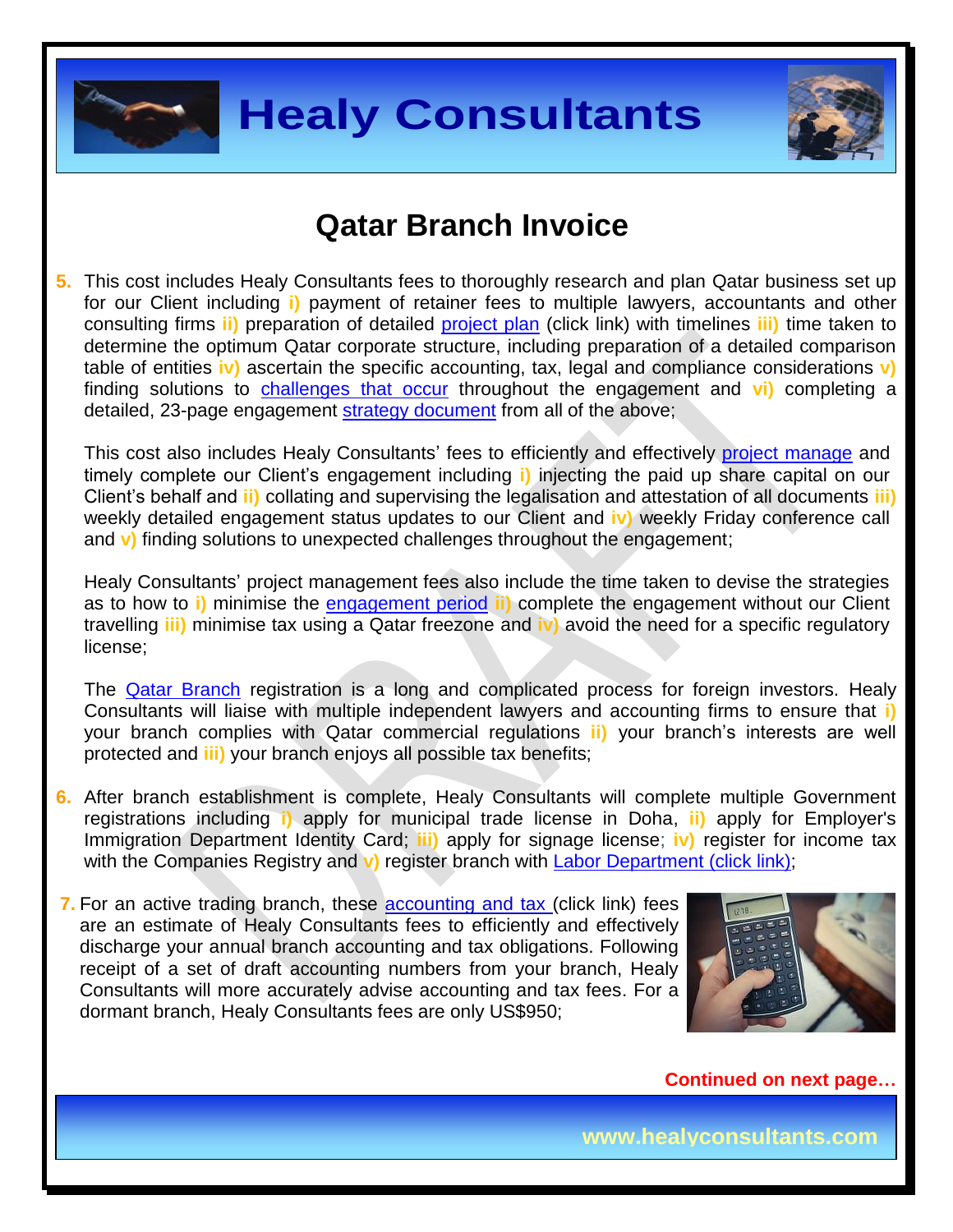



#### **Qatar Branch Invoice**

- **8.** All fees quoted in this invoice correspond to fees quoted [on Healy Consultants' website.](http://www.healyconsultants.com/company-registration-fees/) Please review this invoice carefully to identify errors. During the rush of the business day, it is possible that Healy Consultants inadvertently made fee calculation errors, typing errors or omitted services or omitted historic fee payments from Clients. In the unfortunate event you identify invoice errors, please revert to me directly re the same. I apologize in advance if I or my staff made invoice errors;
- **9.** Assuming our Clients re-engage Healy Consultants in year 2, this fee is an estimate of the fees payable next year, 12 months after the date of branch registration;
- **10.**The fees quoted in this invoice are a prediction of the fees required to efficiently and effectively complete this engagement in a timely manner. If during the engagement Healy Consultants realizes that the project is more complex than anticipated, requiring a large additional investment of time, my Firm will revert to request additional fees. If Healy Consultants completes the engagement faster and more easily than expected, Healy Consultants is happy to refund some fees to our Client;
- **11.**Branch business activities are limited to that of the parent company. A branch can employ employees with no limit. A branch can **i)** lease office premises and **ii)** issue sales invoice to Clients' and **iii)** sign local legal contracts. A branch can import and export goods. The life of the branch is limited to that of the parent company.
- **12.**Engage Healy Consultants to [project manage](http://www.healyconsultants.com/project-manage-engagements/) business set up in every country on the planet. We are the best in the [world](http://www.healyconsultants.com/best-in-the-world/) at what we do, timely completing the  $A$  to  $Z$  of every country engagement;
- **13.**In accordance with Qatar [Commercial Companies Law,](http://www.qcb.gov.qa/English/Documents/QCB%20Law/Commercial_companies_law_En.pdf) the minimum share capital of a Japanese branch is US\$1. However, the branch's Government Security Deposit of US\$50,000 must be deposited to the corporate bank account before branch registration is complete. To optimize engagement efficiency and minimize delays, Healy Consultants is happy to deposit these funds on behalf of our clients;
- **14.**In accordance with the Qatar [Commercial Companies Law,](http://www.qcb.gov.qa/English/Documents/QCB%20Law/Commercial_companies_law_En.pdf) each Qatar Branch must have at least one individual country representative ordinarily resident in Qatar. If required, Healy Consultants will be pleased to provide your branch with a professional nominee representative in Qatar. Our fee amounts to US\$41,320 per annum;

**Continued on next page…**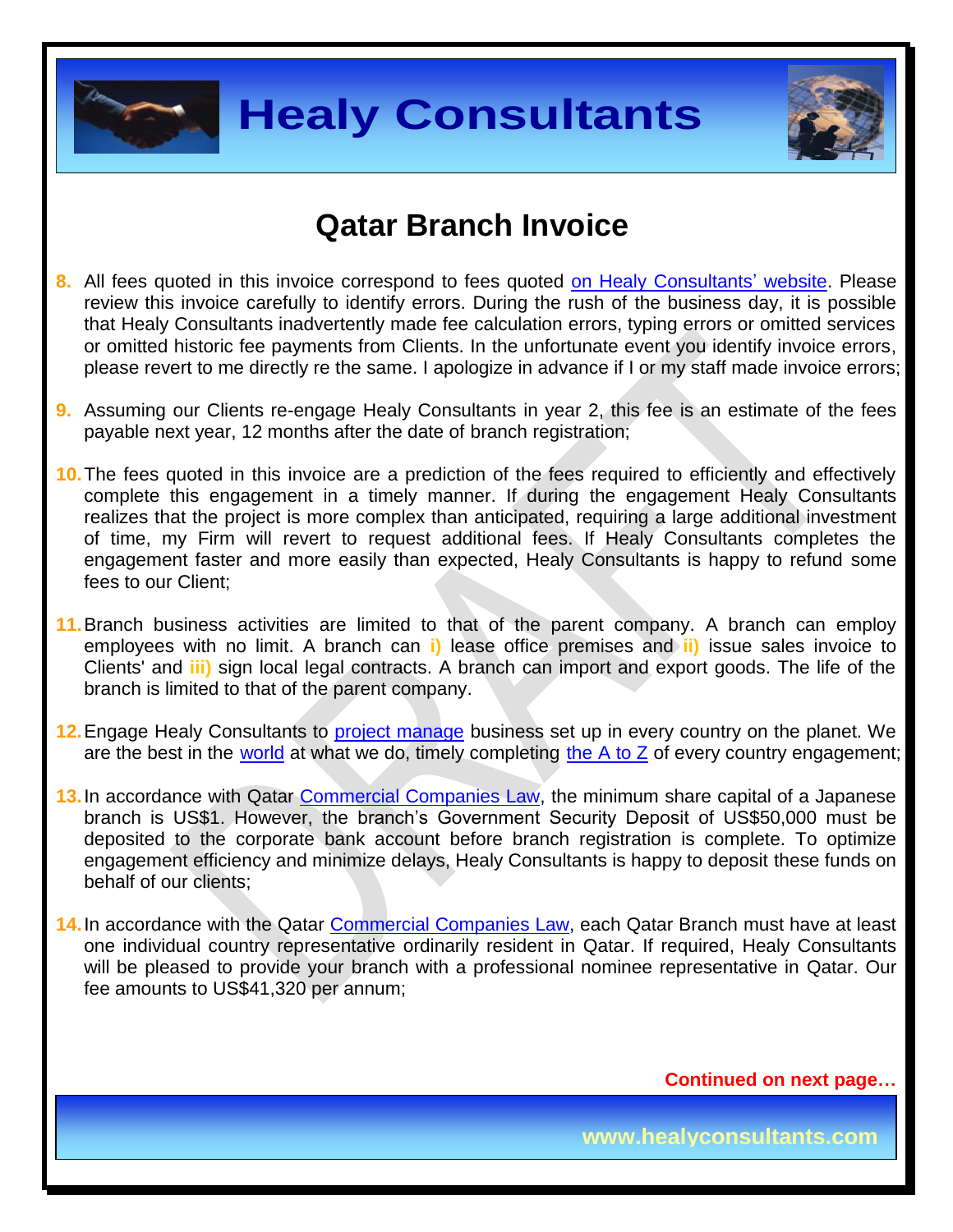



#### **Qatar Branch Invoice**

**15.** If our Client and Healy Consultants properly plan this engagement, our Clients' will *not* have to travel during this engagement. Healy Consultants will efficiently and effectively and aggressively complete branch registration and corporate bank account opening in a timely manner without our Client's presence. Instead, our Client will need to **i)** sign and get documents legalized in the embassy in their country of origin and **ii)** courier the originals to Healy Consultants office;



- **16.** Depending on our Client's business and nationality, the Qatar Government may require a special regulatory license to carry on your business in the country. Healy Consultants will assist our Client secure license approval; there may be additional engagement fees. However, the Government enjoys ultimate power of approval of branch registrations and business licenses;
- **17.** If our Client requires non-resident nominee shareholder and director services [\(click link\),](http://www.healyconsultants.com/corporate-outsourcing-services/nominee-shareholders-directors/) Healy Consultants will be pleased to assist. Our fee for professional, passive nominee non-resident corporate shareholder amounts to US\$2,100 per annum. Our fee to be both non-resident nominee director and shareholder amounts to US\$6,600 per annum. Being the sole shareholders and sole director of a Client's branch exposes Healy Consultants to reputation, litigation and financial risk;
- 18. If required, Healy Consultants will be pleased to assist your branch to secure employee [visa](http://www.healyconsultants.com/qatar-company-registration/employment-visas/) approvals. Our fee is US\$3,950 for the first employee, US\$2,950 for the second employee, US\$1,950 per employee thereafter. Our employee visa fees includes preparation of a quality visa application and submitting to the correct Government immigration officers. The Government enjoys ultimate power of approval of visa applications. Consequently, guaranteed success is outside of Healy Consultants' control. What is inside our control is the preparation and submission of a high quality immigration visa application that maximizes the likelihood of visa approval;
- **19.** Monthly, quarterly and mid-year Government tax obligations include monthly and quarterly payroll reporting, VAT and corporation tax return filing. If you need our help, Healy Consultants can complete monthly Government reporting for a monthly fee of US\$860. Healy Consultants monthly support will include **i)** receive in dropbox the monthly invoices from our client **ii)** label monthly bank statement transactions **iii)** preparation and submission of VAT returns and **iv)** submission of monthly employee payroll reporting;

**Continued on next page…**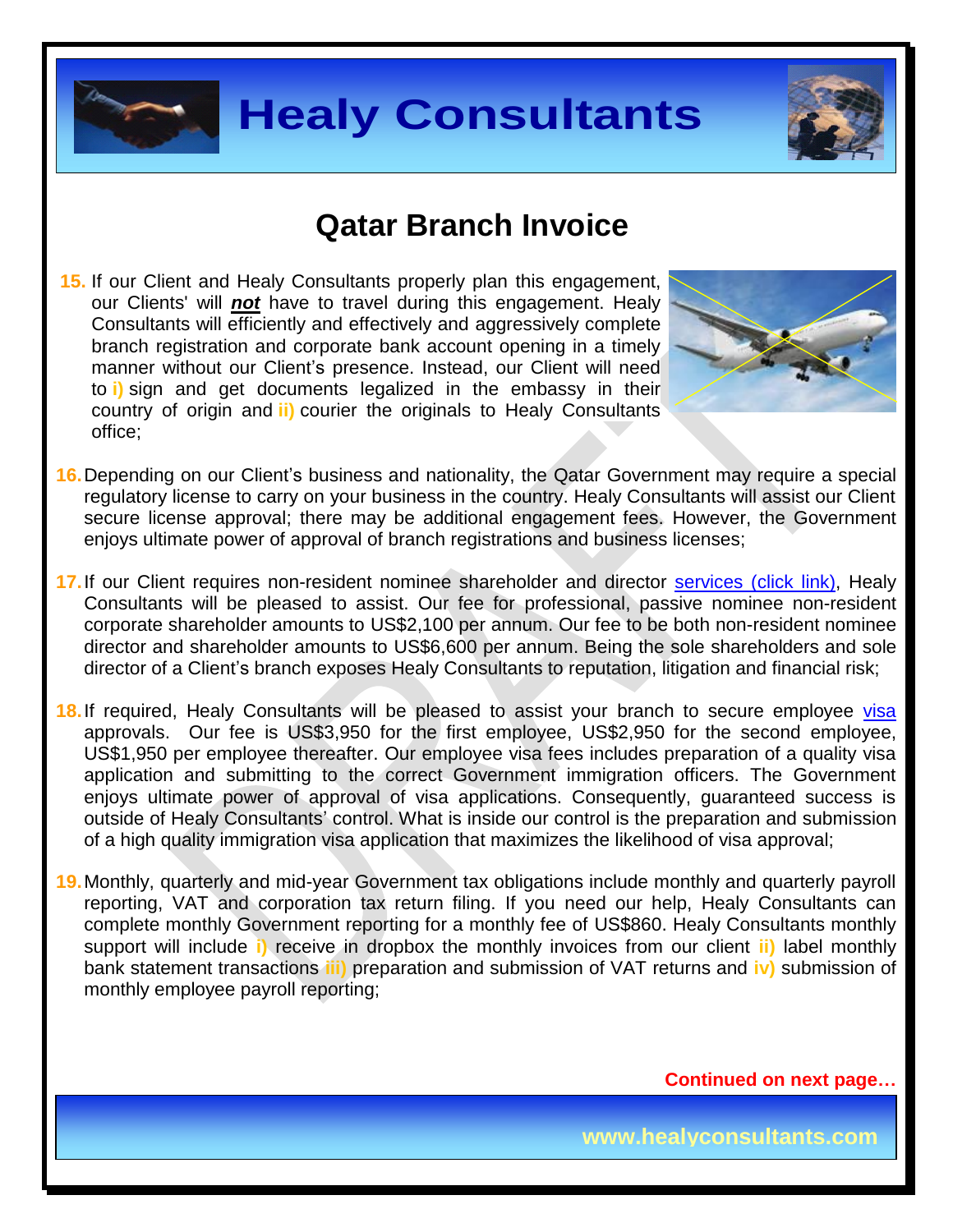



### **Qatar Branch Invoice**

- **20.** It is important our Clients are aware of their personal and corporate tax obligations in their country of residence and domicile. Let us know if you need Healy Consultants help to clarify your local and international annual tax reporting obligations;
- 21. During the engagement, shareholders and directors' documents may need to be translated into the local language; before the Government and Bank approves branch registration and corporate bank account opening respectively. Consequently, our Client should budget for possible additional translation and embassy attestation fees. Either our Client or Healy Consultants can complete this administrative task;

As always, Healy Consultants will negotiate with all third parties to eliminate or reduce additional engagement costs. For transparency purposes, all third party fee payments will be supported by original receipts and invoices. Examples of possible third party payments include **i)** embassy fees **ii)** notary public costs **iii)** official translator fees;

- **22.**Some of our Clients' require an [immediate country solution.](http://www.healyconsultants.com/turnkey-solutions/) With this strategy, within a day Healy Consultants can supply our Client **i)** an existing dormant Qatar company number and **ii)** an already approved Qatar corporate bank account number and **iii)** a business address. Turnkey solutions are attractive to those entrepreneurs who wish to immediately close a country deal, sign a contract or invoice a customer;
- **23.** As stipulated on our **[business website](http://www.healyconsultants.com/)** and in section 3 of our engagement letter, Healy Consultants will only commence the engagement following **i)** settlement of our fees and **ii)** completion and signing of our legal engagement letter;
- **24.** Healy Consultants will only register your branch after 75% of [due diligence documentation](http://www.healyconsultants.com/due-diligence/) is received by email. Healy Consultants will only open a corporate bank account after 100% of the Client's original due diligence documentation is received by courier;
- **25.** During the annual renewal engagement with our Client, our in-house [Legal and Compliance](http://www.healyconsultants.com/about-us/key-personnel/cai-xin-profile/)  [Department \(click link\)](http://www.healyconsultants.com/about-us/key-personnel/cai-xin-profile/) reviews the quality and completeness of our Client file. Consequently, Healy Consultants may revert to our Client to ask for more up to date [due diligence documentation;](http://www.healyconsultants.com/due-diligence/)
- **26.** To assist our Clients to minimize foreign exchange costs, we offer the payment in SG\$, Euro, Pounds or US\$. Kindly let me know in which currency your Firm prefers to settle our fees and I will send an updated invoice, thank you;

**Continued on next page…**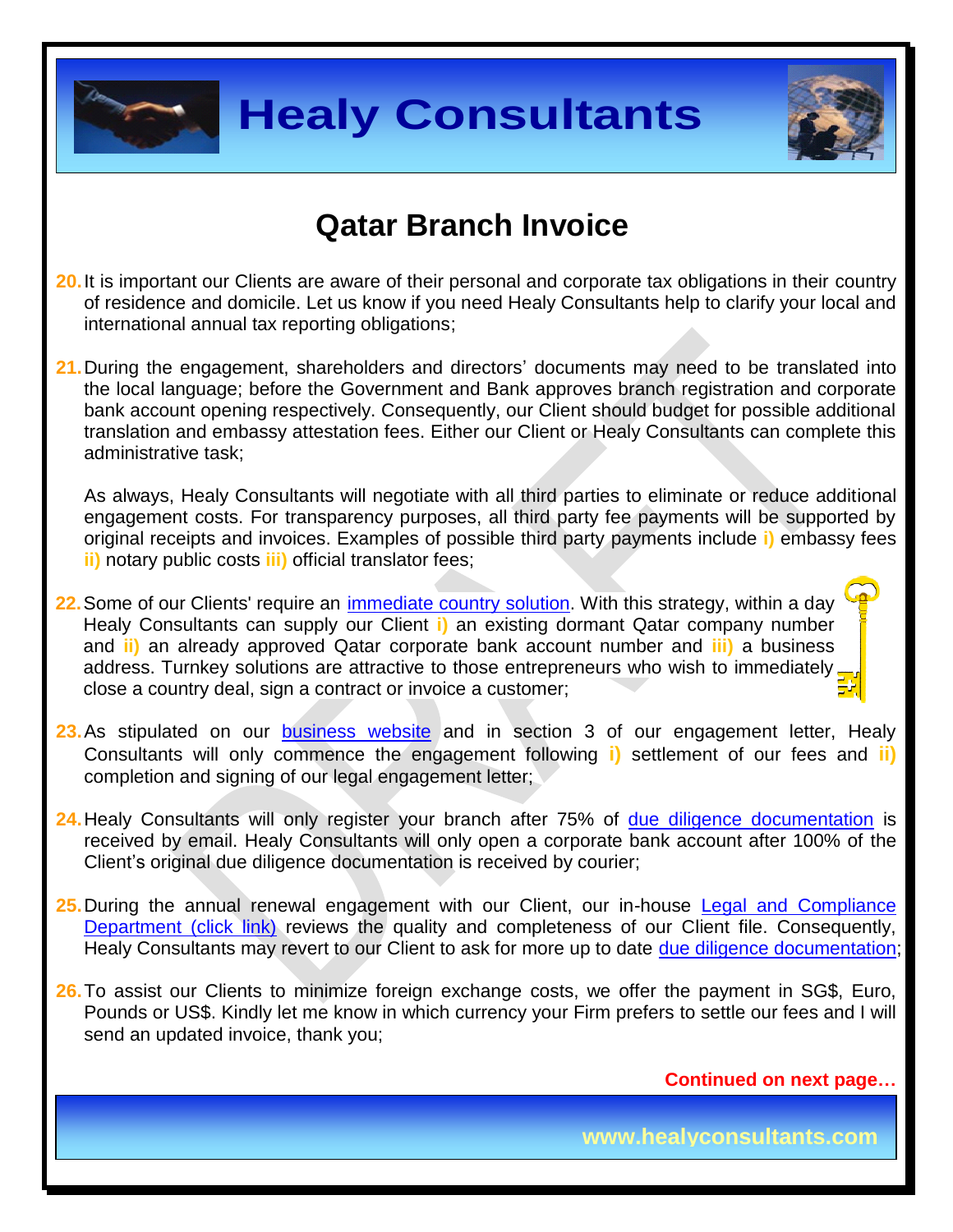



### **Qatar Branch Invoice**

- 27. Some of our Clients' engage Healy Consultants to [recruit \(click link\)](http://www.healyconsultants.com/corporate-outsourcing-services/how-we-help-our-clients-recruit-quality-employees/) local employees. We have a lot of experience in this area and we are quite skilled at securing quality candidates for our Clients';
- **28.** To efficiently and effectively complete your engagement in a timely manner, we recommend your Firm transfers these funds to Healy Consultants corporate bank account. Thereafter, our Incorporation and Banking Team will aggressively advance your engagement, providing your Firm daily feedback as to engagement status. I would be grateful if you email us the bank transfer advice slip to enable my Accounting Department to accurately and timely identify bank receipts:



Double click on the attachment included here!

**Continued on next page…**